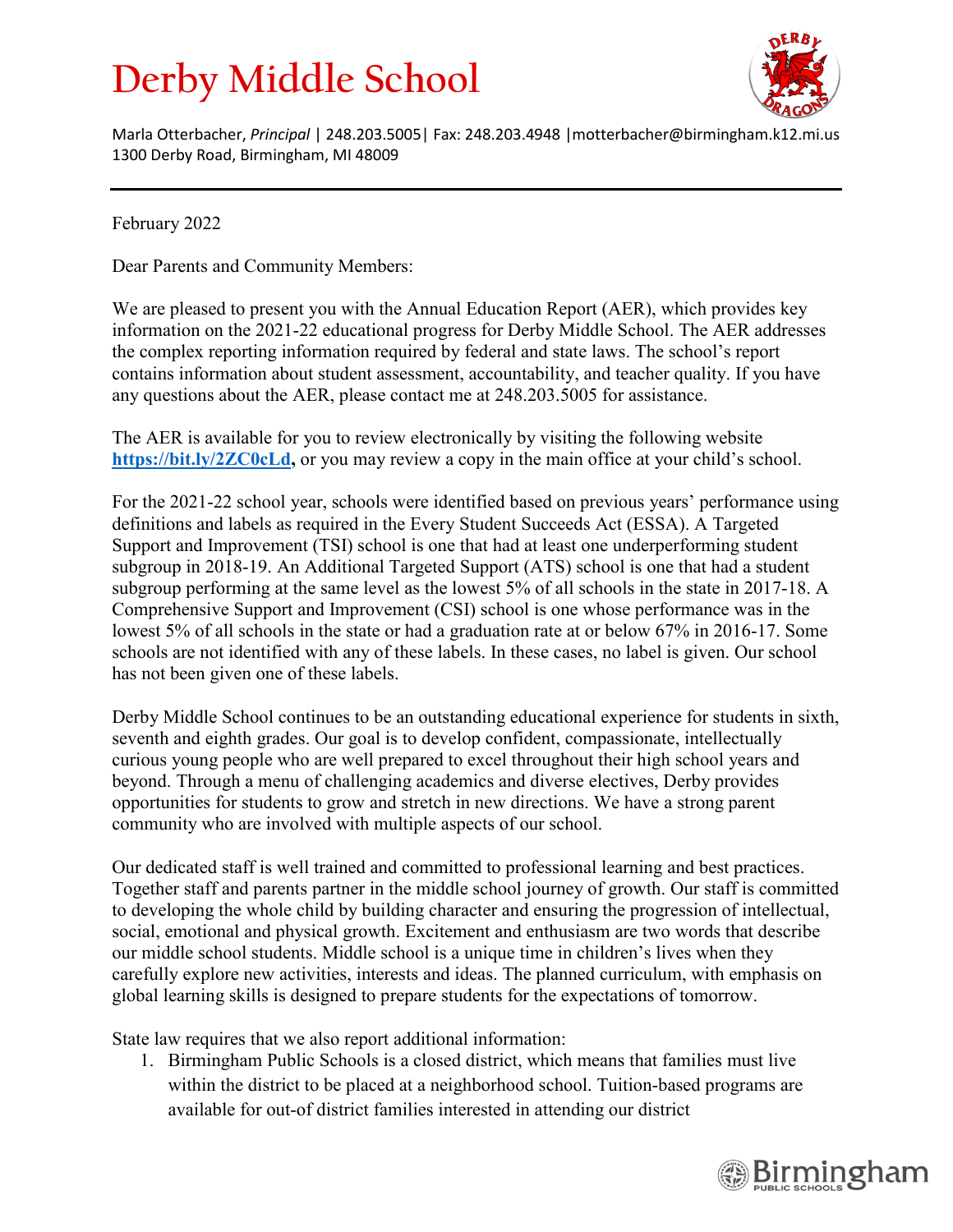- 2. Derby Middle School began a school improvement cycle last year in which the focus has been on writing, specifically, CERS (Claim, Evidence, Reasoning, Synthesis). Our progress for the goal is monitored by student self-assessments and building assessments. As part of a continuous effort to improve, our leadership team works closely with interventionists content area teams to ensure curriculum alignment with Common Core State Standards as well as Next Generation Science Standards.
- 3. BPS offers specialized schools to students within the district.
	- a. Birmingham Covington School is a 3-8 district-wide school of choice open to BPS students with a special emphasis on science and technology. Interested students may register to enroll. If there aren't enough spaces available, a lottery is held in January to select students for the upcoming school year.
	- b. Lincoln Street Alternative High School seeks to develop the unique talents of their students by providing them the opportunity to acquire the skills, knowledge, and attitude necessary to live successfully in a changing world. LSAHS provides a flexible learning environment in a family atmosphere that encourages student decision-making, critical thinking, understanding of and appreciation for individual and cultural differences, and good citizenship in our democratic society.
	- c. BPS partners with the International Academy to offer the International Baccalaureate program to high school students. Currently, the district holds 80 seats for interested students accepted into the program. d. Oakland Schools Technical Campus Southeast is an extension of the high school program and provides nine educational clusters which are developed around broad occupational areas containing many different, but related, career training options for students
- 4. BPS adheres to the Career and College Readiness academic standards and Michigan Merit Curriculum from the State of Michigan. Information on these can be found at http://tinyurl.com/MI-Standards. In addition, our district continues to work to fully align our K12 curriculum with state and national standards. As work progresses on these efforts, information will be made available to parents on our district website under the Teaching and Learning Department page.
- 5. The district administers the NWEA Math and Reading assessments in Grades 1-5. Below are spring 2018, 2019, and 2021 mean RIT (Rasch unIT) scores, compared to national norm RIT scores.

|             | KIT Mean Score |       |       |
|-------------|----------------|-------|-------|
| Year        | 6th            | 7th   | 8th   |
| Spring 2021 | 221.7          | 221.6 | 225.2 |
| Spring 2019 | 223.0          | 227.0 | 227.5 |
| Spring 2018 | 223.0          | 225.2 | 228.1 |
|             |                |       |       |

## **RIT Mean Score**